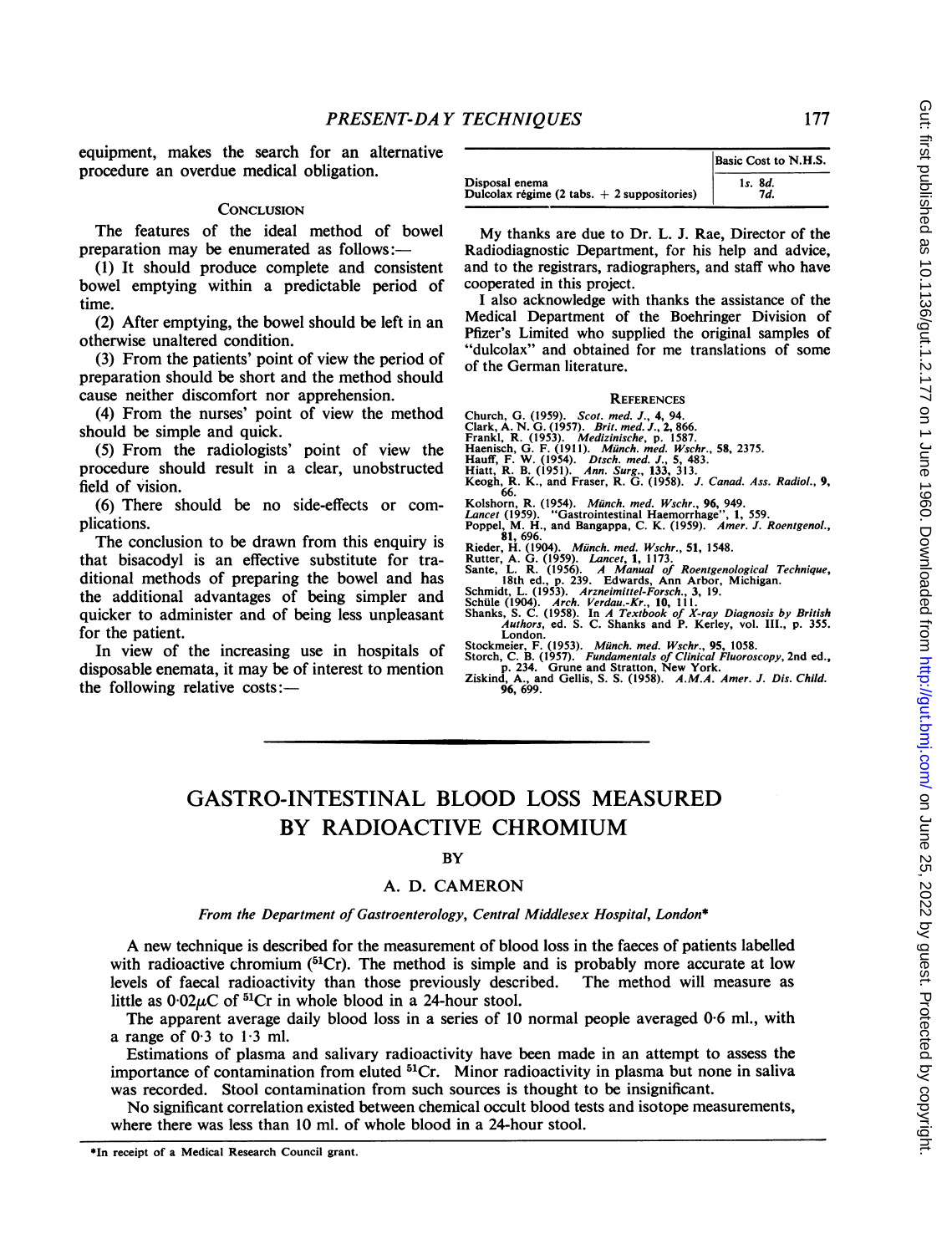Since the turn of the century numerous chemical tests, of varying sensitivity, have been available for the detection of occult blood in the stools, but it is only in the last 10 years that methods have become available for its precise measurement.

The isotope of chromium, <sup>51</sup>Cr, when prepared as Na<sub>2</sub><sup>51</sup>CrO<sub>4</sub>, has proved a satisfactory label for measuring the survival time of human red cells. Owen, Bollman, and Grindlay (1954) showed that it could be used to measure the quantity of blood passed in the faeces of dogs. Their methods have been applied to man by Roche, Perez-Gimenez, Layrisse, and Di Prisco (1957), Ebaugh, Clemens, Rodnan, and Peterson (1958), and Bannerman (1957). All these workers calculate the amount of blood in the faeces by measuring the radioactivity in a weighed aliquot representing  $3-4\%$  of a fluid homogenate of the stool. The method is both malodorous and cumbersome. Hughes Jones (1958) compared this rather tedious technique with that described by Booth and Mollin (1956) in which the radioactivity of the whole stool in its collection carton is measured in a ring counter containing 32 Geiger-Muller tubes in parallel. Unfortunately this simple method did not prove very sensitive. Sensitivity is improved by the use of the turret type counter in which the collection carton is placed between two scintillation crystals sensitive to  $\gamma$  rays. This equipment is very expensive, and has the disadvantage that the stool is not completely surrounded by the crystal, thus reducing its sensitivity at low levels of faecal radioactivity; furthermore, considerable care has to be taken to position the stool at the geometric centre of the counter (Lewis, 1959).

The purpose of the present communication is to describe a simple, inexpensive, relatively odourless technique which is sensitive at low levels of faecal radioactivity. The daily blood loss has been measured by this method in normal adults. The possibility of reabsorption of  ${}^{51}Cr$  from the gut and of leakage of eluted <sup>51</sup>Cr from the plasma has been investigated. The daily blood loss has also been measured in patients with positive chemical tests for occult blood and the results compared.

#### **METHODS**

A. TECHNIQUE FOR LABELLING BLOOD WITH 51CR.-The patient's cells are labelled with <sup>51</sup>Cr, using the method described by Mollison and Veall (1955). About 20 ml. of venous blood is withdrawn into a sterile universal container, containing 5 ml. of acid citrate dextrose solution. The sample is then centrifuged and the supernatant plasma removed. Approximately 100  $\mu$ C of  $\text{Na}_2^{\text{51}}\text{CrO}_4$  with a specific activity of 10 to 30 $\mu$ C per mg. of chromium is added to the cells, with rapid and thorough mixing, to ensure an even coating of chromium

over the cells. The suspension is then allowed to stand for 30 minutes at room temperature, and is gently rotated every five minutes. The packed cells are then washed three times in sterile saline, and are then resuspended in saline to a volume of approximately 25 ml. By means of a U-shaped needle (Lewis, 1959), 20 ml. is carefully withdrawn into a calibrated syringe and injected intravenously into the patient. Blood samples are taken from the patient 15 minutes later, after 24 hours, and subsequently every three days. The samples are haemolysed by the addition of a knife point of "saponin". Samples, each of 3 ml., are counted, and after correction for background their radioactivity can be plotted. The dosage of administered radioactivity is calculated by the use of a standard prepared from the residue of the original saline suspension of red cells diluted 100 times in water.

B. COLLECTION AND PREPARATION OF FAECAL SAM-PLES.—Because of the relatively long half life- $27.8$ days-of 51Cr, each patient can be studied for four to six weeks after his red cells have been labelled. All stools passed during the period of investigation are collected in successive numbered cartons. Each stool is passed onto a square of cellophane paper placed in a bed pan under a portable commode. The cellophanewrapped stool is then transferred to a 20-oz. waxed screw-topped carton. In the laboratory a small faecal sample is removed for chemical occult blood estimation. The stool is then dried in an electric oven, thermostatically controlled at 170°F. so that spattering does not occur; drying takes about 15 hours. The odour is eliminated by housing the oven in a fume cupboard containing an extractor fan.

The dried stool is then placed in a glazed glass mortar, the cellophane ashed by ignition, and the whole ground to a fine powder. Thorough mixing occurs during the grinding process. The powdered stool is weighed and a 10 g. aliquot packed in glass test tubes and counted in a well-type scintillation crystal. The aliquot averages  $20\%$ of a normal dried stool, and is packed into three or four tubes, so that each tube contains about 3 ml. of ground stool which is the optimal volume for the counter.

C. MEASUREMENT OF RADIOACTIVITY.-The most convenient and sensitive method for estimating the faecal radioactivity is by the gamma ray emission from <sup>51</sup>Cr measured in a well-type thallium-activated sodium iodide crystal. An "echo" scintillation counter type N.550A was used in these experiments. A minimum of 2,500 counts was made so that the coefficient of variation was about 2%. The recorded activity of the faecal aliquot was corrected for background, and the blood content of the 24-hour faecal collection calculated from the formula:

| Total C.P.M. in aliquot             | Wt. of 24-hr. stool |
|-------------------------------------|---------------------|
| C.P.M./ml. of venous blood standard | Wt. of aliquot      |

Because it is impossible to measure accurately intestinal transit time the blood samples used as the standards in the formula were those taken two or three days before passage of the stool.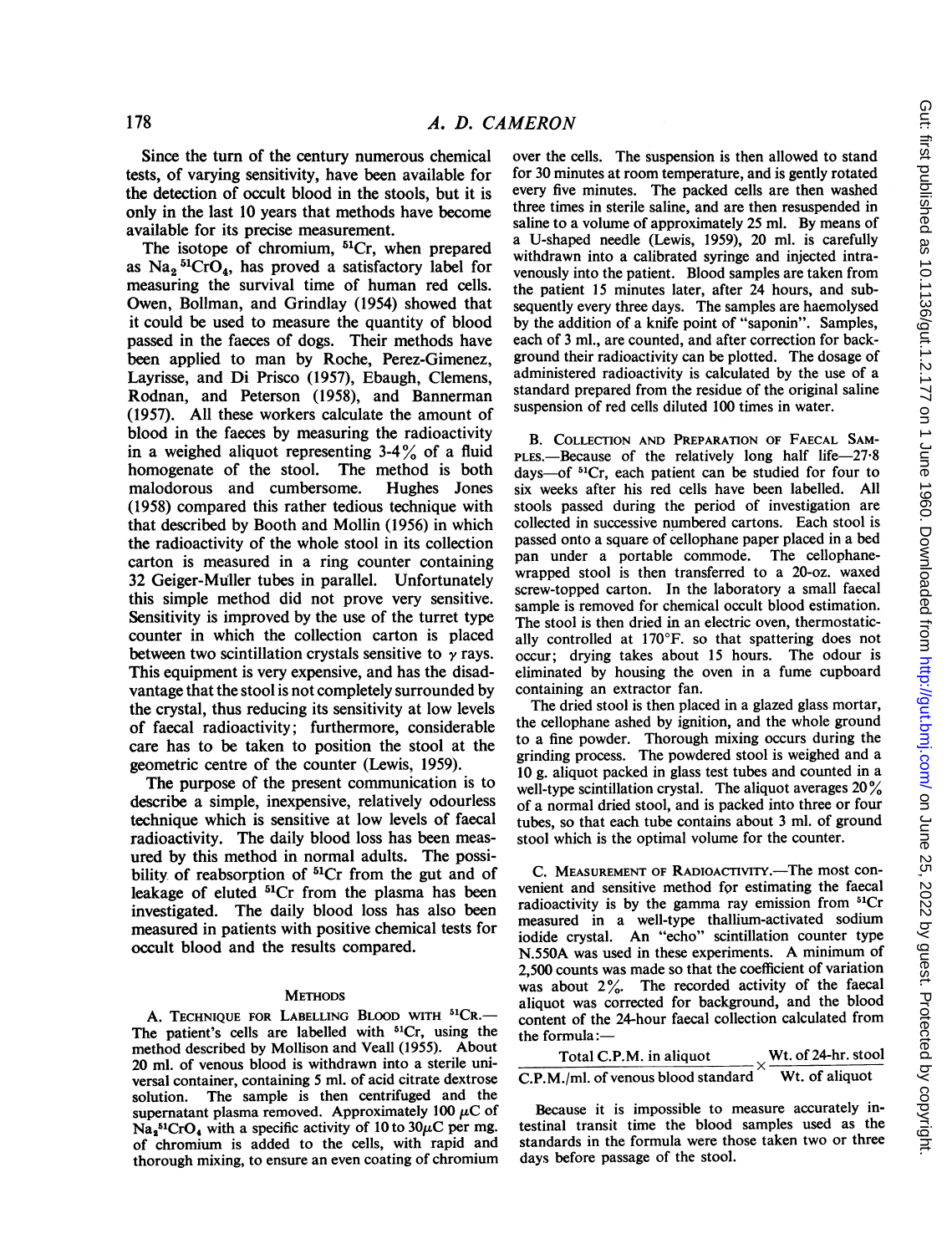### **RESULTS**

PERCENTAGE RECOVERY OF INGESTED <sup>51</sup>CR-LABELLED RED CELLS.-Labelled red cells, 1-5 ml., containing  $0.02$  to  $0.03$  microcuries/ml. of  ${}^{51}Cr$ , were given orally in a gelatin capsule to 10 patients, none of whom had previously received any radioactive blood. An average of  $97.4\%$  of the administered blood was recovered in faecal collections over the succeeding five days. This suggests that loss of  ${}^{51}Cr$  by absorption from the alimentary canal does not constitute an important source of error in the method. It also shows that drying the stools at 170°F. does not apparently lead to any significant loss of radioactivity.

The results are shown in Table I.

PERCENTAGE RECOVERY OF INGESTED <sup>51</sup>Cr-LABELLED BLOOD TABLE <sup>I</sup>

| Case                                         | <b>Sex</b>                                     | Age                                                             | Blood<br>Ingested<br>(ml.) | <b>Blood</b><br>Recovered<br>from Four-day<br>Collection<br>(ml.)                    | % Recovery                                                   |
|----------------------------------------------|------------------------------------------------|-----------------------------------------------------------------|----------------------------|--------------------------------------------------------------------------------------|--------------------------------------------------------------|
| $\frac{2}{3}$<br>4567<br>$\frac{8}{9}$<br>10 | F<br>M<br>M<br>M<br>M<br>F<br>M<br>М<br>М<br>F | 65<br>47<br>32<br>43<br>34<br>24<br>$\frac{43}{34}$<br>34<br>24 | $\overline{2}$<br>3        | 0.9<br>$1-02$<br>1.04<br>$2 - 18$<br>1.92<br>$2 - 1$<br>2.7<br>2.8<br>4.6<br>$4 - 7$ | 90<br>102<br>104<br>109<br>95<br>105<br>90<br>93<br>92<br>94 |

Mean =  $97.4\%$ , S.D. =  $\pm$  6.6, S.E. = 1.9.

VALIDITY OF RESULTS OBTAINED FROM A <sup>1</sup>OG. ALIQUOT.—To test the validity of results obtained from a 10 g. aliquot, stools were collected from six patients who were on a small dose of aspirin and whose red cells had been labelled with <sup>51</sup>Cr. The radioactivity in the whole of each stool was measured, after drying and powdering. An aliquot of 10 g. was then taken from each stool and counted

TABLE 1I

RECOVERY FROM TOTAL STOOL COUNT WITH ESTIMATED RECOVERY FROM 10g. ALIQUOT COMPARED

| Case             | <b>Sex</b>       | Age                  | Blood<br>Recovered<br>from Whole<br>Stool (ml.) | Blood<br>Estimated<br>from 10g.<br>Aliquot (ml.) | % Recovery<br>by Aliquot<br>Method                |
|------------------|------------------|----------------------|-------------------------------------------------|--------------------------------------------------|---------------------------------------------------|
|                  | М                | 72                   | $3 - 7$                                         | 3.9                                              | $105 - 5$                                         |
| $\overline{2}$   | М                | 73                   | 3.5                                             | $3 - 8$<br>3.6                                   | $102 - 5$<br>102.5                                |
| 3<br>4<br>s<br>6 | М<br>M<br>М<br>M | 70<br>19<br>70<br>19 | $4-7$<br>2.3<br>$2.6$<br>7.6                    | 3.5<br>4.7<br>2.3<br>$2 - 6$<br>7.8              | $100-0$<br>$100-0$<br>$100-0$<br>$100-0$<br>102.5 |

Mean =  $101.6\%$ , S.D. =  $\pm$  1.99, S.E. = 0.7.

and the total radioactivity was calculated. Table II compares the results obtained by counting the whole stool with the results obtained from a 10 g. aliquot, and shows that the aliquot technique is both reliable and satisfactory.

APPARENT AVERAGE DAILY BLOOD LOSS IN NORMAL ADULTS.-The apparent average daily blood loss was investigated in 10 patients who had no known gastro-intestinal disease and negative occult blood reactions both to the benzidine and "haematest" reaction. The radioactivity in 60 stools was measured after intravenous administration of labelled R.B.C.s. The results in Table III show an average daily blood loss of 0-6 ml. with a range from  $0.3$  ml. to  $1.3$  ml.

PLASMA RADIOACTIVITY DUE TO ELUTED <sup>51</sup>CR.-It is not known for certain that the  ${}^{51}Cr$  in stools represents 51Cr-labelled red cells only, and it has been suggested that a proportion might be due to eluted 51Cr excreted into the gut. It is because of this uncertainty that the figure for normal daily blood loss has been expressed as "apparent" normal daily loss. In order to assess the level of radioactivity in the plasma due to eluted  ${}^{51}Cr$ , 30 patients

| No. of Case and Diagnosis |                        | Age                                           | Sex | Days Stools Collected<br>after<br>Labelling with <sup>51</sup> Cr | No. of Stools | Apparent<br>Average Blood Loss<br>(ml./day) |  |
|---------------------------|------------------------|-----------------------------------------------|-----|-------------------------------------------------------------------|---------------|---------------------------------------------|--|
|                           | Normal                 | 19                                            | F   | $1$ to $15$                                                       |               | 0.3                                         |  |
|                           | Sideroblastic anaemia  | 58                                            | М   | 12 to 16<br>20 to 23                                              |               | 0.5<br>0.6                                  |  |
|                           | Hypochromic anaemia    |                                               |     | $1$ to 5                                                          |               | $1-2$                                       |  |
| 4.                        | Pulmonary tuberculosis |                                               |     | l to 3                                                            |               | 0.3                                         |  |
|                           | <b>Diabetes</b>        | $\begin{array}{c} 70 \\ 25 \\ 72 \end{array}$ | М   | l to 4<br>16 to 18                                                |               | $1-3$<br>0.6                                |  |
| -6.                       | Normal                 | 44                                            | м   | to 7                                                              |               | 1.0                                         |  |
|                           | Pulmonary tuberculosis | 58                                            | М   | to 4                                                              |               | 0.3                                         |  |
| 8.                        | Pulmonary tuberculosis | 51                                            | м   | to 3                                                              |               | 0.3                                         |  |
| -9.                       | Arteriosclerosis       | 70                                            | M   | to 3                                                              |               | 0.5                                         |  |
| 10.                       | Cholelithiasis         | 45                                            | F   | 1 to 3                                                            |               | 0.7                                         |  |

TABLE III AVERAGE DAILY BLOOD LOSS IN STOOLS IN NORMAL SUBJECTS TAGGED WITH <sup>51</sup>Cr

Mean = 0.6 ml., S.D. =  $\pm$  .35 ml., S.E. = 0.1 ml.

179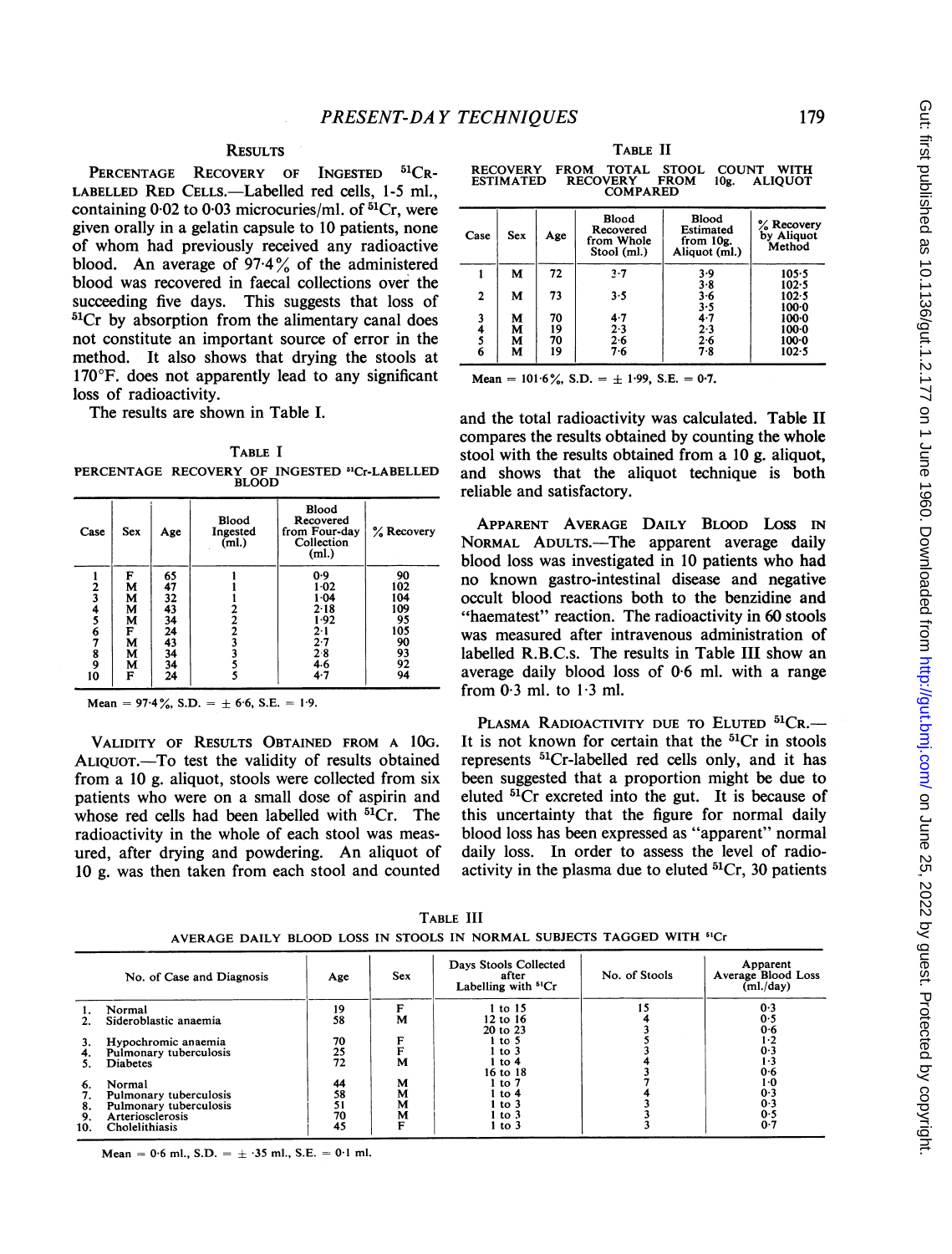TABLE IV PLASMA LEVEL OF RADIOACTIVITY AS % OF RED CELL RADIOACTIVITY

| No. of Patients | Time of<br>Measurement<br>after Tagging | Mean Plasma<br>Level of<br>Radioactivity (%) |
|-----------------|-----------------------------------------|----------------------------------------------|
| q               | First 24 hours                          | 0.28                                         |
| 21              | Between one and<br>four weeks           | Range $0 - 0.5$<br>0.3<br>Range 0.08-0.45    |

labelled with  $Na<sub>2</sub>^{51}CrO<sub>4</sub>$  were investigated. The .results are expressed in Table IV. In nine patients blood samples were taken during the first 24-hour period after labelling. The blood was centrifuged and the radioactivity in 3 ml. of the supernatant plasma measured and compared with the radioactivity in 3 ml. of red cells. In a further 21 patients plasma activities were measured from one to four weeks after labelling. The mean result of plasma activity, expressed as a percentage of the red cell activity measured at the same time, was  $0.28\%$  in the first 24 hours and  $0.3\%$  in any sample taken during a subsequent period.

RADIOACTIVITY OF SALIVA DUE TO ELUTED <sup>51</sup>Cr.-The radioactivity of the saliva was measured in 10 patients labelled with <sup>51</sup>Cr. Measurements were made during the first 24 hours and at subsequent intervals over the course of four weeks, but in no case was the background count exceeded.

COMPARISON WITH CHEMICAL TESTS FOR OCCULT BLOOD.-The volume of blood was measured in 500 stools from 25 patients, and compared with the results of testing for occult blood by the benzidine and "haematest" methods. The benzidine test was performed using the method of Needham and Simpson (1952), and the criteria accepted were:

Strong positive  $(++)$  was taken as the immediate appearance of a deep blue colour.

Positive  $(++)$  was taken as a deep blue colour appearing within 15 sec.

Weak positive  $(+)$  was taken as a blue colour appearing within 30 sec.

Any colour appearing after this period was expressed as a negative  $(-)$ .

The "haematest" method was performed according to the manufacturers' instructions.

A positive  $(+)$  result was taken as a deep blue staining on the test paper appearing within two minutes, otherwise a negative  $(-)$  result was recorded. The active ingredients of the "haematest" tablet are 0-toluidine, strontium peroxide, calcium acetate, and tartaric acid.

Table V shows the results found in <sup>10</sup> consecutive stools passed by three patients who were taking a small dose of aspirin. The poor correlation shown in this small sample is typical of the whole series of 500 stools tested from 25 patients.

#### **DISCUSSION**

The sensitivity of the method described in this communication is shown by the recovery in a 24-hour stool of as little as  $0.02 \mu C$  of ingested 51Cr contained in <sup>1</sup> ml. of whole blood. The average dried stool weighs about 40-50 g. and the whole can easily be counted but the stool is mixed so thoroughly by drying and powdering that it is unnecessary to count more than a 10 g. aliquot, representing  $20\%$ . By contrast the more usual method involves diluting the stool, homogenising and weighing it, and then measuring an aliquot which only represents about 2%, a malodorous and rather cumbersone process. By the use of this technique Bannerman (1957) was able to measure accurately only amounts of 3 ml. or more. The results of Ebaugh et al. (1958) and Hughes Jones (1958) suggest greater sensitivity, but their precise accuracy is difficult to determine because the dose of 51Cr given and the volume of blood containing it was so large.

The recovery of  $97.4\%$  of relatively small orally administered doses of <sup>51</sup>Cr-labelled red cells suggests

| TARLE V                                                                                                                          |  |  |
|----------------------------------------------------------------------------------------------------------------------------------|--|--|
| CHEMICAL ESTIMATION OF OCCULT BLOOD COMPARED WITH RADIOACTIVITY MEASURED IN STOOLS OF<br>THREE PATIENTS ON SMALL DOSE OF ASPIRIN |  |  |

| Case 1.-Male aged 56             |           |                                                                               | Case 2.—Male aged 59      |           |                                                                           | Case 3.-Male aged 75 |           |                                        |
|----------------------------------|-----------|-------------------------------------------------------------------------------|---------------------------|-----------|---------------------------------------------------------------------------|----------------------|-----------|----------------------------------------|
| Benzidine<br><b>Test</b>         | Haematest | Measured<br><b>Blood Loss</b><br>(ml.)                                        | Benzidine<br>Test         | Haematest | Measured<br><b>Blood Loss</b><br>(ml.)                                    | Benzidine<br>Test    | Haematest | Measured<br><b>Blood Loss</b><br>(ml.) |
| $^+$<br>$^{\mathrm{+}}$<br>$+ +$ |           | 1.9<br>3.9<br>$2 - 8$<br>11-1<br>2.3<br>2.9<br>0.6<br>0.9<br>$3 - 8$<br>$1-2$ | $++++$<br>$++++$<br>$+ +$ |           | $4 - 2$<br>0.7<br>3-4<br>2.1<br>0.3<br>5.2<br>6.8<br>$10-6$<br>9.5<br>5.5 | $+ +$                |           | 1.7<br>0.6<br>1.9<br>3.4<br>4.2<br>9.9 |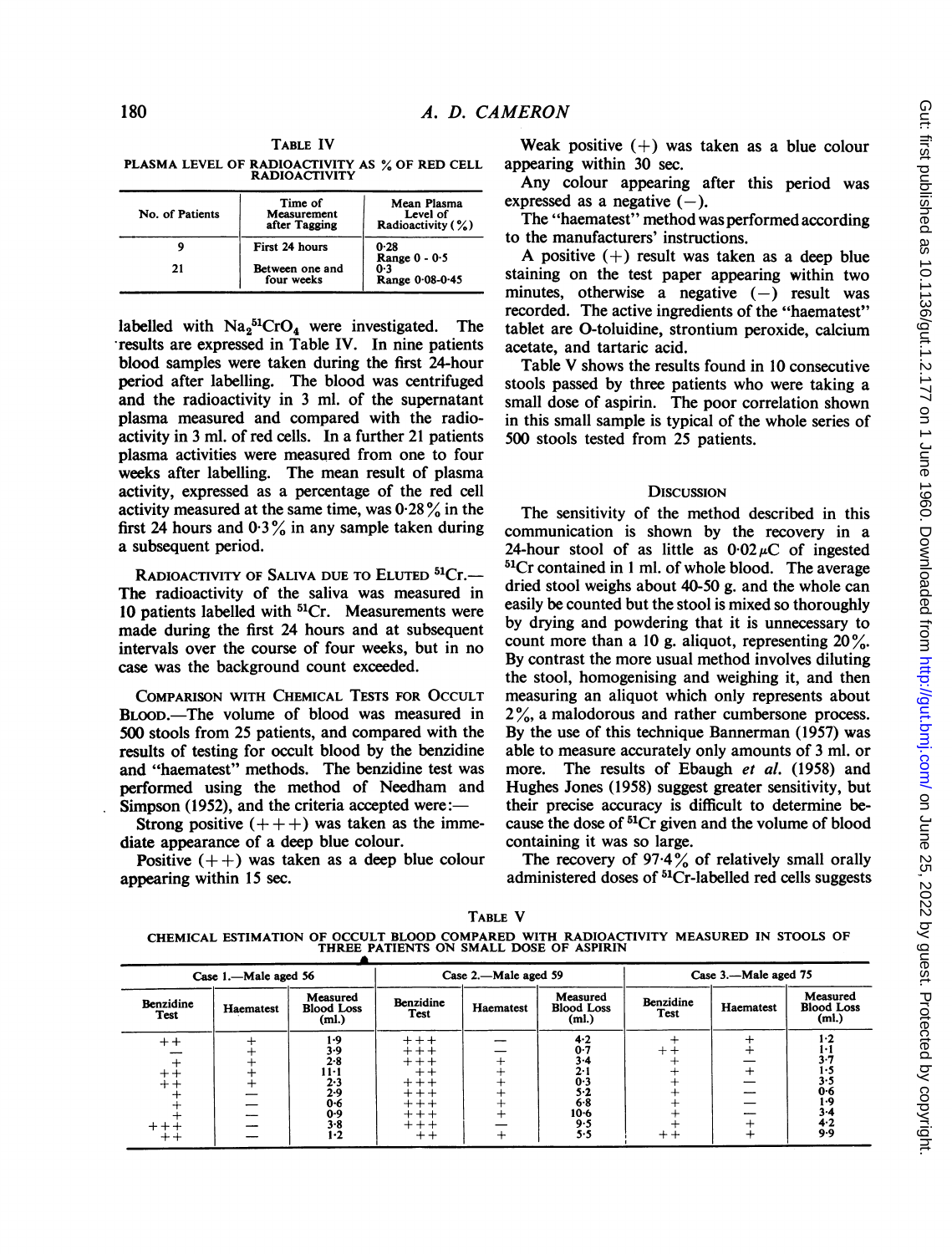that apparently hardly any of the  ${}^{51}Cr$  is absorbed from the gut, and thus agrees with the results of Owen et al. (1954), Roche et al. (1957), and Ebaugh et al. (1958). Hughes Jones (1958) gave oral doses of 21  $\mu$ C of <sup>51</sup>Cr and 8  $\mu$ C to two patients, and was only able to recover 66% and 87% of the administered dose. He concluded that it seemed reasonably certain that the discrepancy was due to reabsorption of some of the  ${}^{51}Cr$  by the gut. This assumption seems unlikely because both Roche et al. (1957) and Ebaugh (1958) could recover less than  $0.5\%$  of the <sup>51</sup>Cr from the urine, and found less than  $0.2\%$  of the ingested 51Cr to be present in the circulating blood.

The apparent average daily loss in normal people of 0-6 ml. of whole blood was found. A similar figure was obtained by Hughes Jones (1958), and Levin, Hart, and Bothwell (1959) but is rather less than the quantity found by Roche et al. (1957) and Ebaugh et al.  $(1958)$ , namely 1.2 ml. It has been suggested that this difference may be due to the fact that these authors did not remove the unattached 51Cr by washing their cells after labelling (Hughes Jones, 1958). It has been shown by Owen et al. (1954) in dogs, and by Roche et al.  $(1957)$  in man, that the greater proportion of chromium separated from the red cells and present in the plasma is excreted rapidly by the kidneys. Roche et al. (1957) found that after intravenous injection of labelled red cells  $96.3\%$  of the total daily recovery of radioactivity was in the urine. Mollison and Veall (1955) have shown that after the intravenous administration of labelled red cells, most of the chromium attached to senile cells or poorly bound to the cells is eluted within the first 24 hours. Hughes Jones and Mollison (1956) further estimated that thereafter the rate of elution is steady. If any significant amount of eluted chromium were to diffuse into the alimentary canal this should occur in the first 24 hours after injection. No evidence in support of this possibility has been found. There was no this possibility has been found. significant increase in faecal radioactivity in the first 48-hour stool samples as compared with later specimens. Previous workers in this field have given no figures of plasma radioactivity; such estimations were made and compared with the red cell radioactivity during the first 24-hour period and subsequently at intervals during the course of a four-week investigation and at no time was significant activity recorded. In the present series, in conformity with standard practice, the red cells were labelled with hexavalent  $\text{Na}_2{}^{51}\text{CrO}_4$  which is thought not to cross the intestinal barrier, Owen et al.  $(1954)$ having shown that small quantities of the trivalent ion can pass through the gut wall. If, as has been shown (Roche et al., 1957), most of the chromium eluted from the labelled red cells is excreted by the

kidneys, it is highly probable that very little  ${}^{51}Cr$ can diffuse through the bowel wall.

Radioactivity in the saliva of patients labelled with <sup>51</sup>Cr was measured, but in no case was the background count exceeded. These results go some way to discount the suggestion that eluted  ${}^{51}Cr$ might be stored and excreted into the intestine by an active glandular process.

It is therefore concluded that in patients labelled with well-washed hexavalent chromium-tagged red cells, the radioactivity in a 24-hour stool represents red cell loss into the intestine, and that contamination by eluted 51Cr is insignificant. It is more likely that minor contamination by eluted chromium could occur from bile. Owen et al. (1954) have shown in dogs, but not in humans, that a small quantity of chromium is excreted in bile.

Great diversity of opinion has always existed about the usefulness of chemical occult blood tests as a quantitative measure of minimal faecal blood loss. Needham and Simpson (1952), using in vitro methods, have shown that a modification of the benzidine test would give a positive result with as little as 3 ml. of blood. Bannerman (1957), however, found little correlation between the benzidine test and isotope measurements when small quantities of blood were in question. The benzidine test has now been withdrawn because of carcinogenic risks incurred in its manufacture, and reliance has now been placed on 0-toluidine as a chemical agent sensitive to occult blood. In the present experiments such variation was found between the results of the chemical tests in 500 stools containing less than 10 ml. of blood estimated radioactively that the only permissible conclusion which could be drawn was that these chemical tests possess some value as screening procedures but are useless as a quantitative measurement of alimentary bleeding. It is appreciated that the poor correlation between the radioactive measurement of occult blood and the chemical tests (particularly the "haematest" method) is partly due to sampling errors. False negative results can be obtained from incomplete mixing of blood in the stool which frequently occurs in patients who are bleeding intermittently. False positive results have always been the drawback of chemical tests which are too sensitive. Such false positive results are shown in Case 2 (Table V). It is thus extremely difficult to find a standard chemical test which is neither too sensitive nor too insensitive. It is therefore recommended that in order to minimize sampling errors the "haematest" method should be duplicated on each specimen.

<sup>I</sup> am indebted to Dr. E. N. Rowlands for his advice and encouragement, to Dr. F. Avery Jones for permission to investigate patients under his care, to Mrs. A. Crook